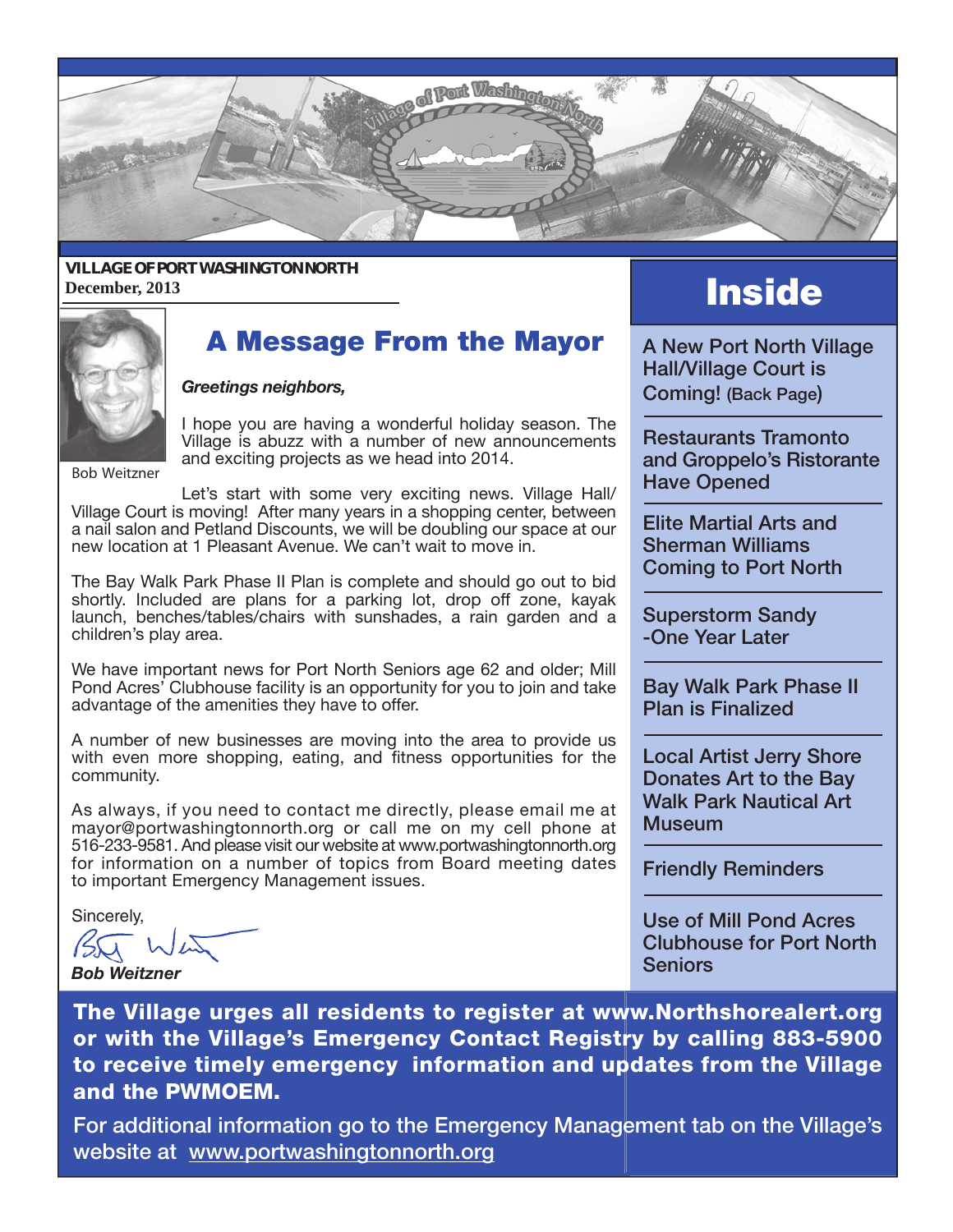### *What's New in Port North*

### New Restaurants Opened:

*Tramonto on the Bay,* located at 45 Shore Road, is a family-run restaurant where staff members place a premium on tradition and quality. To that end, much of the menu is made in-house, starting with the marinara sauce served alongside rings of crisp calamari and poured over house-made fettuccine and ravioli bolognese. The space recalls a homey trattoria, with soft pendant lighting and mottled walls decorated with oil paintings and frescoes of canoodling cannoli. You will be warmly welcomed by owners Jeanette and German Rodriguez.

*Groppelo's Ristorante,* located at 51 Shore Road, serves a variety of Italian fare, including pizzas and pastas. Also serving sandwiches and salads, it has outside seating and is open for lunch and dinner. Additional information, including their menus, can be found at the restaurant's website (http://www.groppelos.com).

#### New Businesses:

Sherman Williams Paint and Elite Martial Arts will soon be moving into Stop & Shop Plaza in the space formally occupied by Hollywood Video.

# *Superstorm Sandy... One Year Later*



*Downed Trees Following Sandy Photo of tree plantings this fall*



A year later, we have made substantial progress in making repairs and replanting all felled trees throughout the Village. All Village property, sidewalks and streets damaged during the storms have been repaired. If there are any trees or sidewalks that appear to have not been fixed, please notify the Village.

Over the past year, the Village has worked to expand its use of communications tools, including enhancements to our website, use of email notifications and social media. We hope that these multiple means by which we can share information will assist residents and businesses in the Village during emergency situa-

tions. We welcome any feedback on ways that we can better communicate as we want to strive to ensure that no resident or business owner is unsure of what the Village is doing to help during preparation, response and recovery periods.

Following the storm, the Village worked to quickly enact new regulations governing the installation and use of permanent generators. As we witnessed during the storm, ensuring the safe use and installation of generators is extremely important to the safety of homeowners and neighbors. Our Building Department is available to respond to any questions about installing generators.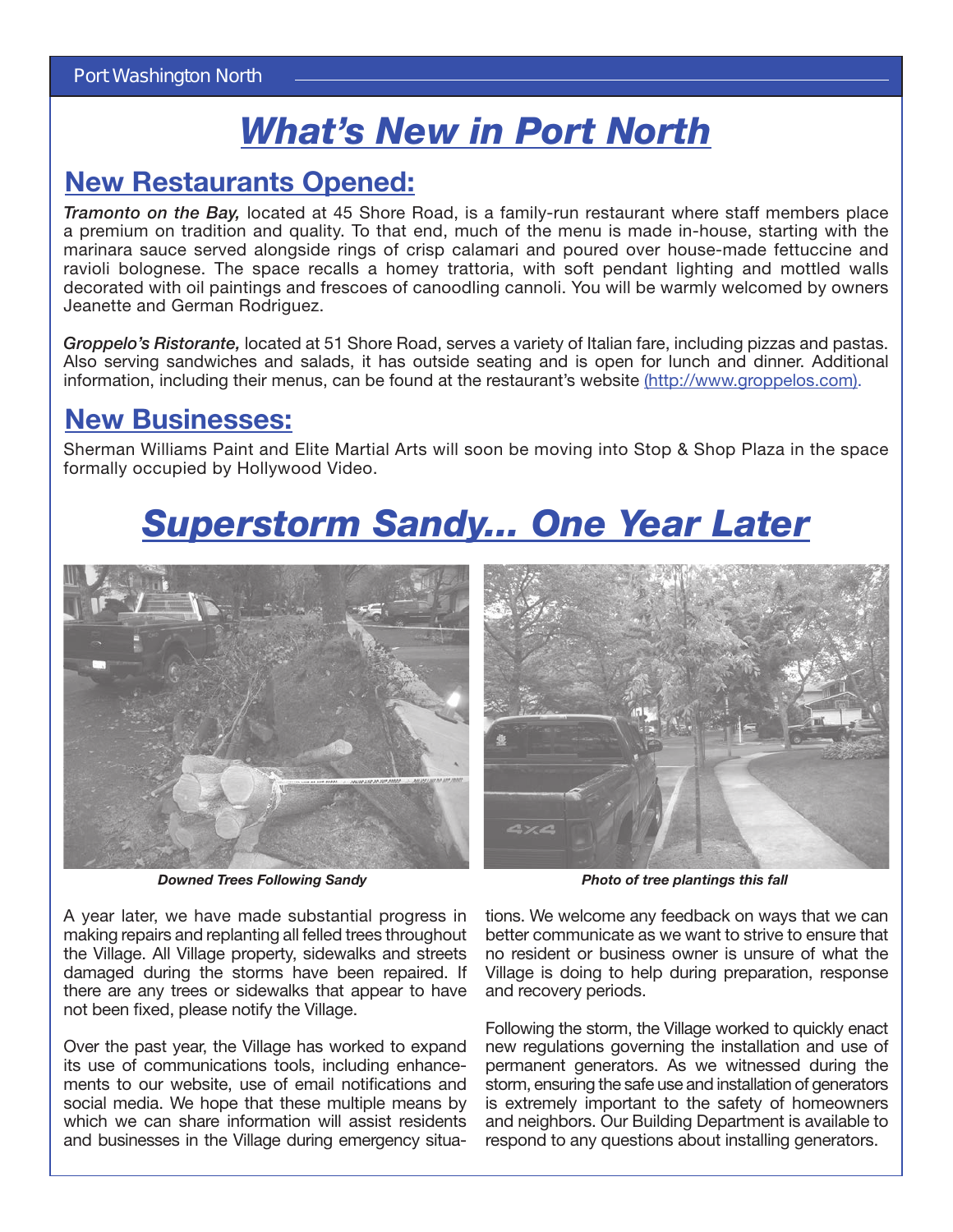## *Expansion of Bay Walk Park*

Planning is finally leading to action on the expansion of Bay Walk Park. Phase II has been designed and we are working through the final process of the layout of the second phase to the Bay Walk. This will include a kayak launch, small park, parking spaces and seating. We hope that this will provide our Village and all of Port Washington with an enhanced opportunity to enjoy all that our waterfront has to offer. We are very proud of how the Bay Walk has beautified the waterfront and how many residents and visitors use and enjoy the facilities every day. We hope that the expansion will further enhance the experience.



*Sands Point resident Jerry Shore recently donated "Red Sails" to the Bay-Walk Park.*



*This is Mr. Shore's second work of art on the Bay Walk, joining "Snow Birds". Thank you Jerry, from the entire Port Washington community.*

### Friendly Reminders:

- *Garbage pick-up/recycling* Remove receptacles from street on pick up days. Do not put **•** on curb more than a day prior to pick up.
- **•** Snow removal procedures Please remember to remove snow from your sidewalks and keep school bus stops clear.
- *Curb you dogs* Please remember to curb your dogs while walking, and always pick up **•** after them and dispose of it properly. All dogs must be licensed with the Town of North Hempstead. Licensing forms are available at Village Hall.

# *Mill Pond Acres for Village Senior Residents*

The Community Center at Mill Pond Acres is accessible during regular operating hours to all residents of the Village of Port Washington North who are 62 years of age or older, and the spouses of such person irrespective of age on the same terms and conditions as are applicable to the residents of Mill Pond Acres. The Community Center includes two outdoor tennis courts, a recreation room, lounge, indoor pool, locker room, meeting and card rooms, and a library. The

recreation facilities are open to Village Seniors, who are 62 and over, for a fee that is established annually. The fee is based on 1/3 of the cost of the lowest maintenance fee charged by Mill Pond Acres. That fee for 2013 currently stands at \$130.67 per month. The fee will be recalculated each year as maintenance charges for the residents of Mill Pond Acres are adjusted. For more information, please contact Mark Liebenthal at (516) 472-7004 between 9:30 AM to 6:00 PM.